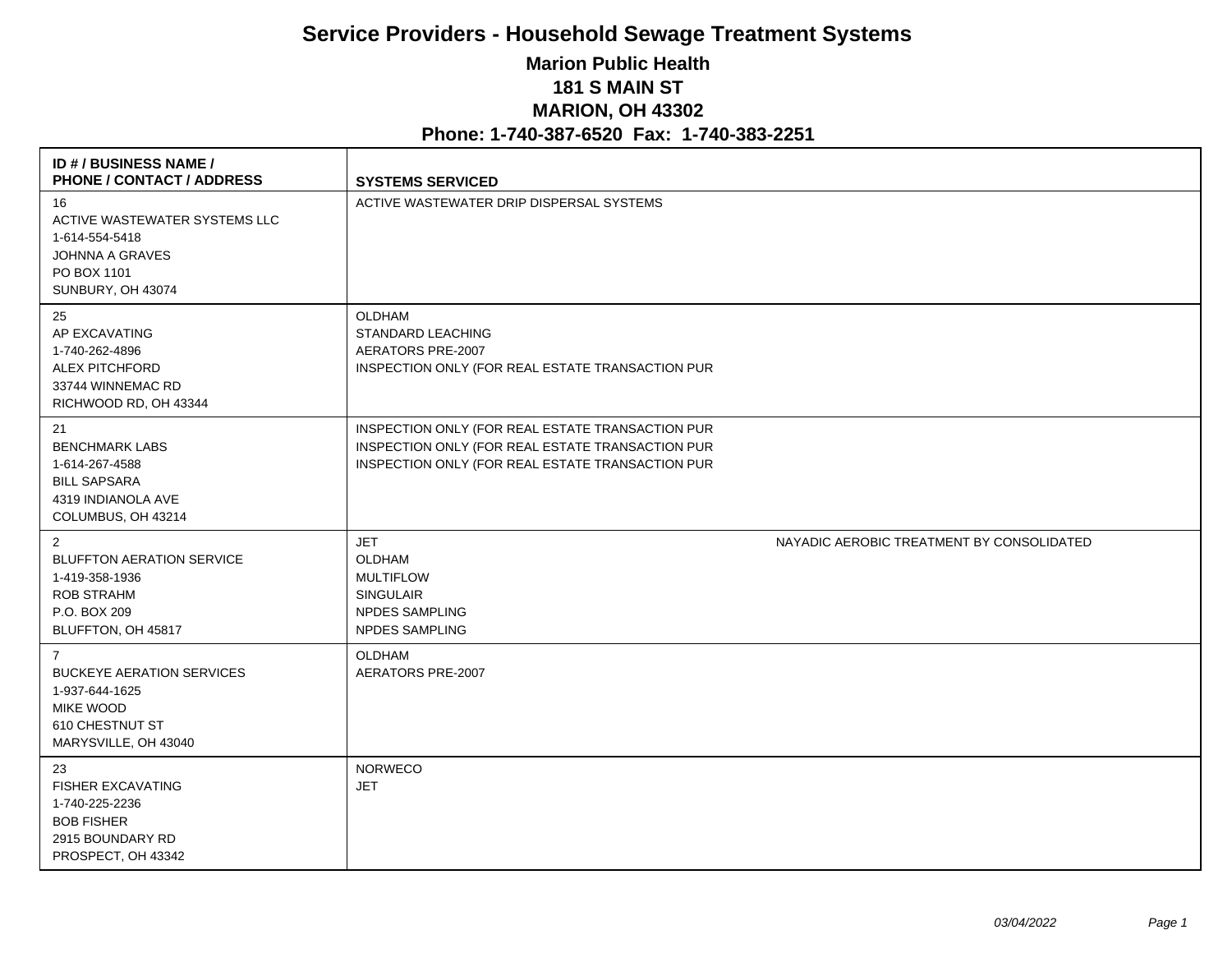## **Service Providers - Household Sewage Treatment Systems Marion Public Health 181 S MAIN ST MARION, OH 43302 Phone: 1-740-387-6520 Fax: 1-740-383-2251**

| <b>ID #/BUSINESS NAME/</b><br><b>PHONE / CONTACT / ADDRESS</b>                                                                | <b>SYSTEMS SERVICED</b>                                                                                                                |                                                             |
|-------------------------------------------------------------------------------------------------------------------------------|----------------------------------------------------------------------------------------------------------------------------------------|-------------------------------------------------------------|
| 12<br>INSPECTOHIO, LLC<br>1-740-262-0939<br>CALVIN R. LEE<br>6635 GROUND HOG PIKE<br>LARUE, OH 43332                          | INSPECTION ONLY (FOR REAL ESTATE TRANSACTION PUR                                                                                       |                                                             |
| 11<br>KINCAID WASTEWATER SERVICES, INC.<br>1-740-386-3768<br>JOHN S. KINCAID<br>2538 EAST RIVER RD<br><b>MARION, OH 43302</b> | <b>OLDHAM</b><br><b>NPDES SAMPLING</b><br><b>NORWECO</b><br><b>JET</b><br><b>MULTIFLOW</b><br><b>HYDROACTION AQUA SAFE</b>             |                                                             |
| 24<br>NORWALK CONCRETE INDUSTRIES, INC<br>1-419-668-8167<br>PAUL BENNETT<br>80 COMMERCE DR<br>NORWALK, OH 44857               | SINGULAIR BIOKINETIC<br><b>JET</b><br>AERATORS PRE-2007<br>PRESBY ENVIRONMENTAL SYSTEMS<br>ANUA PURAFLO PEAT FIBER BIOFILTER<br>OLDHAM | <b>NORWECO</b><br><b>MOUNDS</b><br><b>STANDARD LEACHING</b> |
| 9<br>ONSITE WASTEWATER MANAGEMENT<br>1-740-666-1334<br><b>CHAS KAISER</b><br>4600 MITCHELL LANE<br>OSTRANDER, OH 43061        | <b>CDK DRIP SYSTEMS</b><br><b>JET</b>                                                                                                  |                                                             |
| 5<br>STIGER PRECAST INC<br>1-740-482-2313<br>MIKE STIGER / CATHY SCHEFFLER<br>17793 STATE HIGHWAY 231<br>NEVADA, OH 43849     | OLDHAM<br><b>JET</b><br>AIR BLOWERS                                                                                                    |                                                             |
| 20<br>WASTEWATER SOLUTIONS, LLC<br>1-330-823-7536<br>JAMES OR RENE DYE<br>20650 ALLIANCE SEBRING<br>ALLIANCE, OH 44601        | <b>HYDROACTION AQUA SAFE</b><br>AERATORS PRE-2007                                                                                      |                                                             |